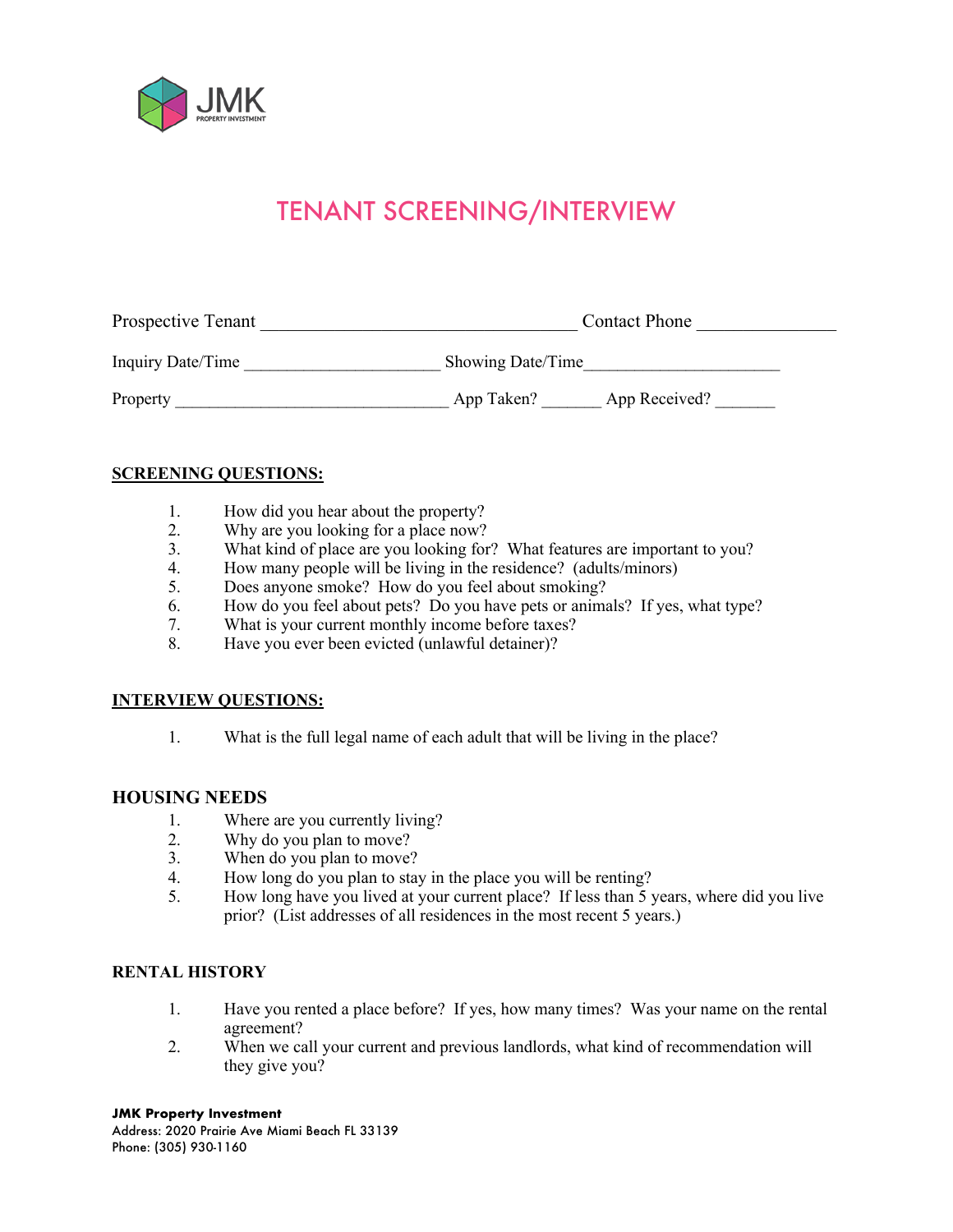

- 3. Has a landlord ever given you a notice to comply with the terms of a rental agreement? Is yes, please explain.
- 4. Has a landlord ever asked you to move out of their property? If yes, please explain.

## **INCOME HISTORY**

- 1. What is the source of your income? (Count money and equivalent benefits.)
- 2. Is your income verifiable? (Paycheck stubs, award letters, confirmation by employer, tax returns)
- 3. How long have you had that source of income? If less than one year, where did you work prior? (List all jobs/income sources in the most recent 2 years.)
- 4. If you are approved to rent the unit, will you be able to pay all the move-in costs at the time of move-in? Move-in costs include: rent for the first month, a non-refundable move-in fee, and a refundable security deposit.

### **CREDIT HISTORY**

- 1. We run a credit check on every applicant. Is your credit history good?
- 2. If not, please explain your situation. What steps have you taken to improve your record?
- 3. Do you currently owe money to any person or business? If yes, how much and to whom? (List current debts)

### **LEGAL HISTORY**

- 1. We run civil and criminal background checks on every applicant. Do you have a good history?
- 2. If not, please explain your situation. What steps have you taken to improve your record?
- 3. If you have been convicted of crimes in the past, what was the crime, date of the crime, and date of the conviction? What is your current status? Have you made full restitution, served all time required and paid all fines?

### **MISCELLANEOUS**

- 1. Since the age of 18, what states have you lived in?
- 2. How many cars or other vehicles do you plan to keep? What type? (car, truck, motorcycle, RV, boat – if on property it must fit in a standard parking space, have a sufficient muffler, be in good repair and not drip oil.)
- 3. Do you plan to keep a waterbed, aquarium, water cooler, fountain or other water feature in the residence? If yes, what kind? (<5 gallons okay, if more – discuss options.)
- 4. Do you have a piano or other musical instruments? (Heavy or potentially loud?)
- 5. Do you maintain a clean and uncluttered home? How do you maintain that? (Shoes on/off? Own a vacuum cleaner? Recycle? Frequency of cleaning? Hoarding behavior?)